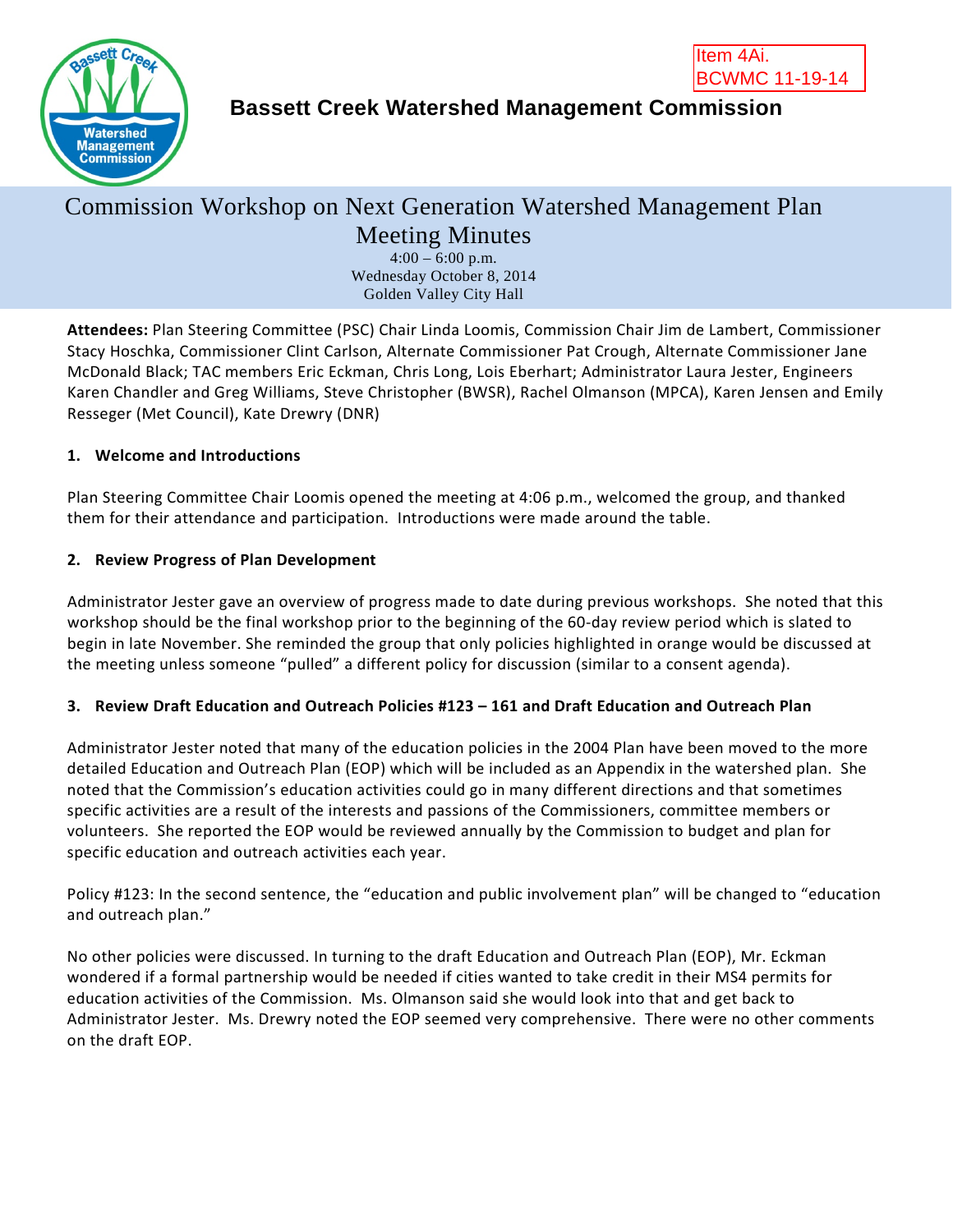#### **4. Review Draft Administration Policies #162 - 190**

Engineer Williams noted that many of these policies were approved in previous policy sections and were moved here. There were no comments on policies with minor revisions from the 2004 plan (noted in green). Discussion ensued regarding the following policies:

Policy #166: Ms. Drewry asked for examples of administrative or legal actions the Commission would take if an evaluation of a member city noted it was not complying with the goals and policies of the Plan. Engineer Chandler noted the Commission could consider taking on the permitting role for that city. The group wondered if there were options laid out in the Joint Powers Agreement (JPA). Ms. Drewry said she would like to see the options for action identified in another document, if not included in the Plan. Mr. Christopher noted the Commission could withhold cost sharing for a non-implementing city. Administrator Jester reported the language in this policy was taken from the approved Rice Creek Watershed District watershed plan which BWSR used as a good example for an evaluation policy. The group acknowledged that the Commission would not take legal action as a first step but would negotiate and work with the city to become compliant.

Policy #169: Ms. Olmanson recommended adding "improves and *protects* water quality…" within the second gatekeeper question bullets in this policy. She noted the MPCA is focusing new plans not only on improving or restoring waters but also protecting good water quality. Along those same lines, the group decided to add "approved TMDL *and WRAPS*" to the end of the third gatekeeper question bullet. (WRAPS, or Watershed Restoration and Protection Strategy, is the new way of incorporating a TMDL with a plan for protection.)

The group also agreed to remove bullets in the bottom section of the policy that are duplicates of the gatekeeper question bullets. And, the group agreed to add "*education opportunities*" to the list of examples of multiple Commission goals in the lower bulleted items.

There was a discussion about whether the cost/benefit of a project should be used in prioritization process and added to the list of items to consider. Engineer Chandler noted that there is not enough known about the costs of the project and the pollutant removal when the project is added to the CIP. She said these items are calculated during the feasibility study. She noted the Commission has feasibility study criteria that include a calculation of the costs and pollutant removals.

#### **5. Review Draft Recreation, Habitat and Shoreland Management Policies #111 - 122**

#111: Ms. Drewry noted that she liked the activity proposed in the policy but that it didn't seem like it belonged in the policy section. There was some discussion. The group agreed to remove "deep and shallow" from the first sentence of the policy and to leave it in the policy section unless a more appropriate place in the Plan is determined.

#112: Ms. Drewry wondered if staff looked at the activities of the Minnehaha Creek Watershed District as examples of activities the Commission could consider – particularly monitoring, funding, research, etc. Staff indicated they had reviewed the MCWD policies with regards to aquatic plant management but that the Commission doesn't have the level of funding necessary for those activities. Rather, the Commission is dedicated to collaborating with other entities. "Counties" will be added to the list of examples entities in the first sentence. The group discussed adding the word "*support* and collaborate" but decided that indicated a funding activity the Commission is unlikely to provide.

#87: (from the Stream Restoration and Protection Policy Section) Administrator Jester noted she was asked by committee members at the last Plan Steering Committee meeting to check with Friends of Bassett Creek (FOBC)